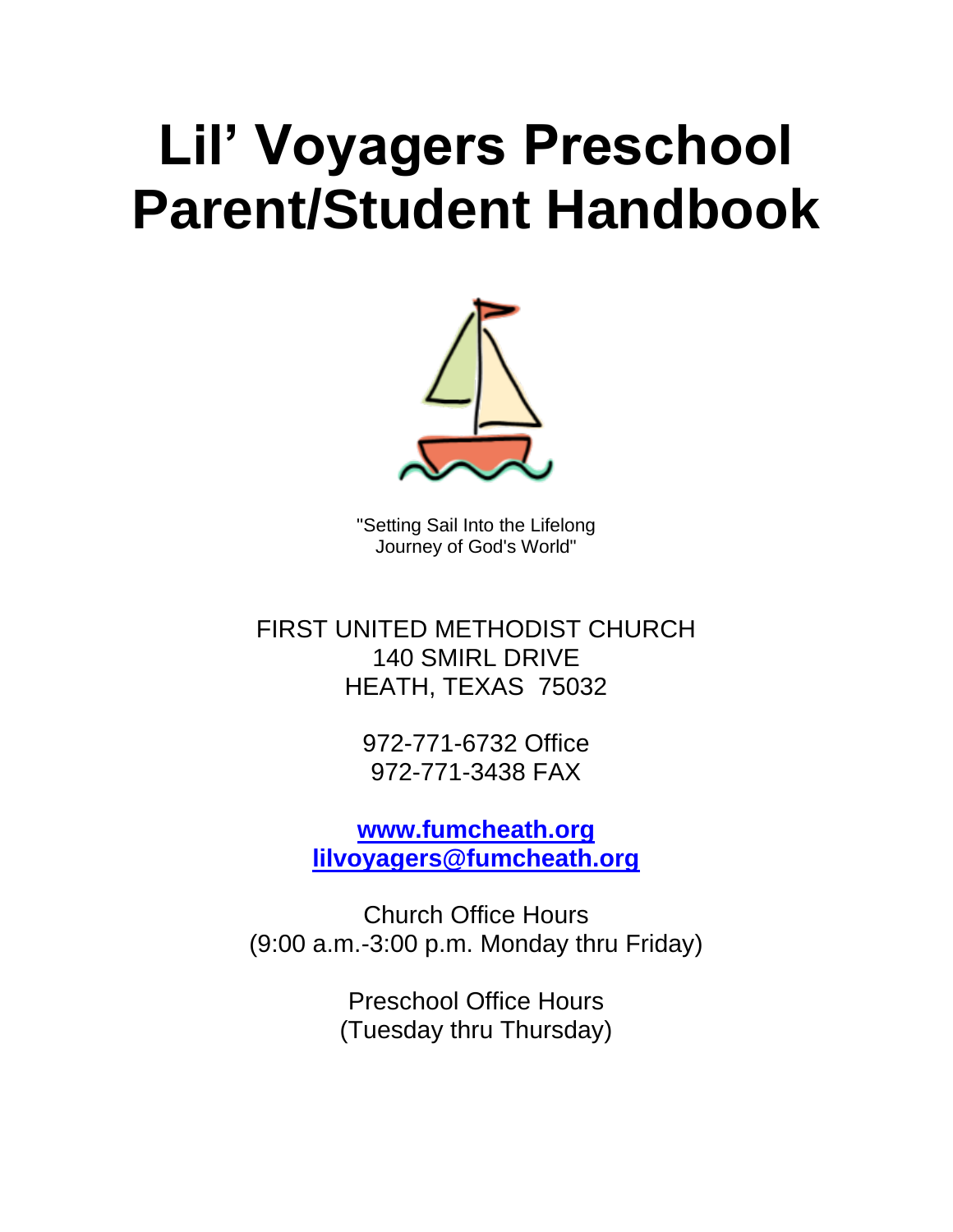Parents and teachers are becoming increasingly aware of the importance of early childhood experiences. What the child learns during his/her early years strongly influences his/her future development.

In our program, emphasis is placed on the needs of the individual child. The child is helped to experience success at his/her particular level of maturity and is given many opportunities to learn and grow in activities new to his/her experience. Children will be placed in age-appropriate classes to receive the full benefits of the Lil' Voyagers Preschool Program.

# M**ISSION STATEMENT**

Our mission at Lil' Voyagers Preschool is to provide spiritual and social growth at appropriate developmental levels. Our goal is to guide children in a theme based program which develops awareness of basic concepts of language, mathematics and the sciences through process oriented activities.

# **WE BELIEVE THAT…**

- ☺ Learning is a lifelong experience.
- ☺ Everyone deserves to experience success.
- ☺ Relationships are more valuable than material pursuits.
- ☺ The emphasis on learning is process not product.
- ☺ Learning occurs through planned, guided play along with teacher directed activities.
- ☺ Education is a trusting partnership between children, teachers, parents, community and the church.

# **LIL' VOYAGERS PRESCHOOL PREMISE RULES**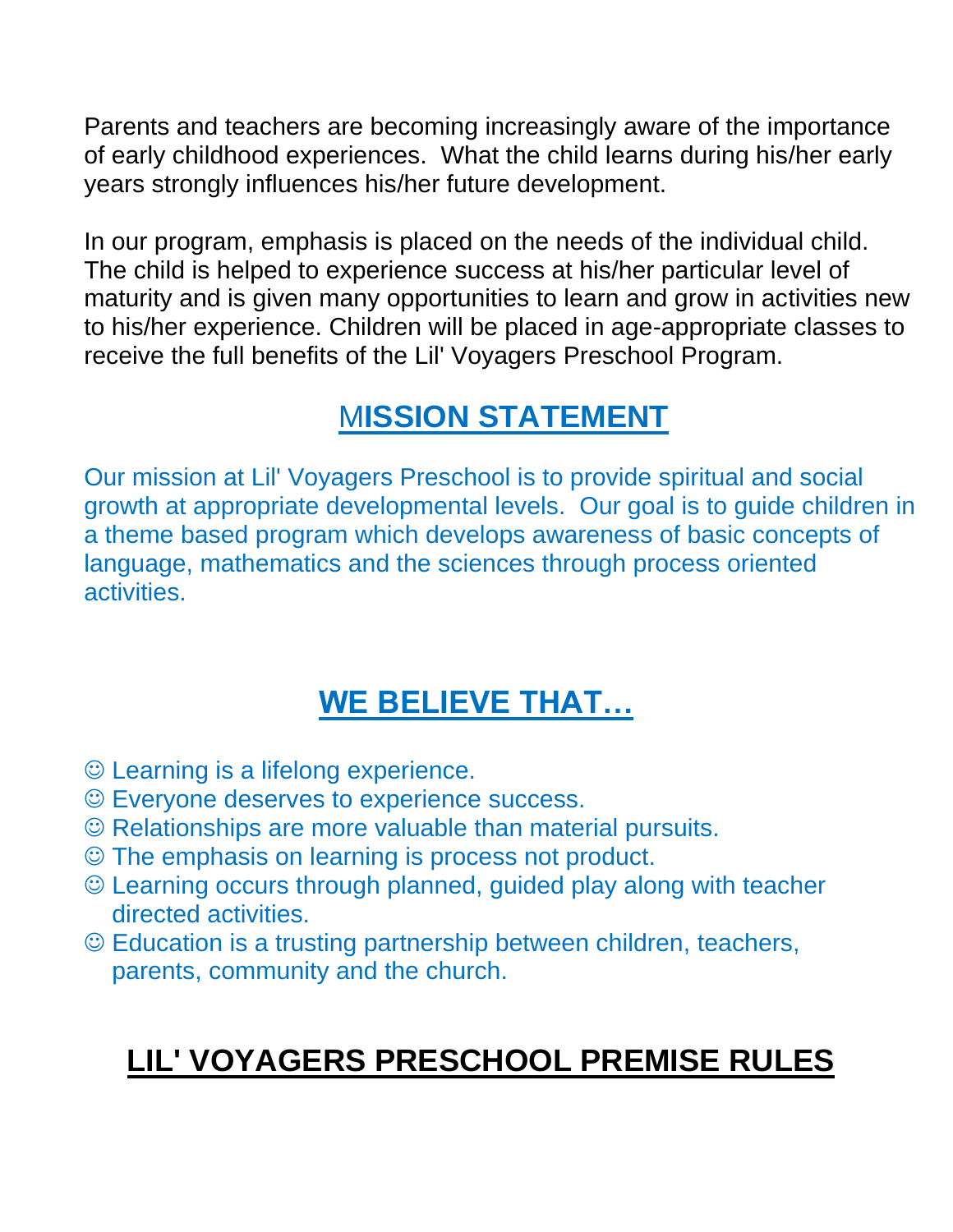- ☺ No running in the building
- ☺ No open beverage in the building
- ☺ No firearms, or drugs of any kind
- ☺ No smoking inside any building on premises
- ☺ Unapproved visitors will not be allowed in the building (This includes Lil' Voyagers Preschool sChildren's family, members, friends who have not been approved by the enrolling parent of the child **(LEGAL DOCUMENTATION WILL BE REQUIRED)**
- ☺ No hitting or biting

# **SAFETY MEASURES**

- 1. Please be sure to use care when entering and leaving the church parking lot. **DRIVE CAREFULLY!** If one person is bringing a group of children/he/she is responsible for seeing that each child is accompanied to his/her room.
- 2. Please enter and exit through the front doors of the church ONLY. Side entrances will remain locked.
- 3. Once you pick up your child from his/her room, please keep them with you and do not allow them to run through the church. Also, keep them close to you in the parking lot.
- 4. For the safety of our children, remember to sign your child IN each morning AND sign your child OUT each afternoon. Please note any changes in pick-up routine on the sign-in sheet, or by written note. Verbal mention to teachers is also helpful.

#### **GUIDELINES FOR PLAYGROUND AND OUTSIDE**

1. Slide **DOWN** slide, feet first.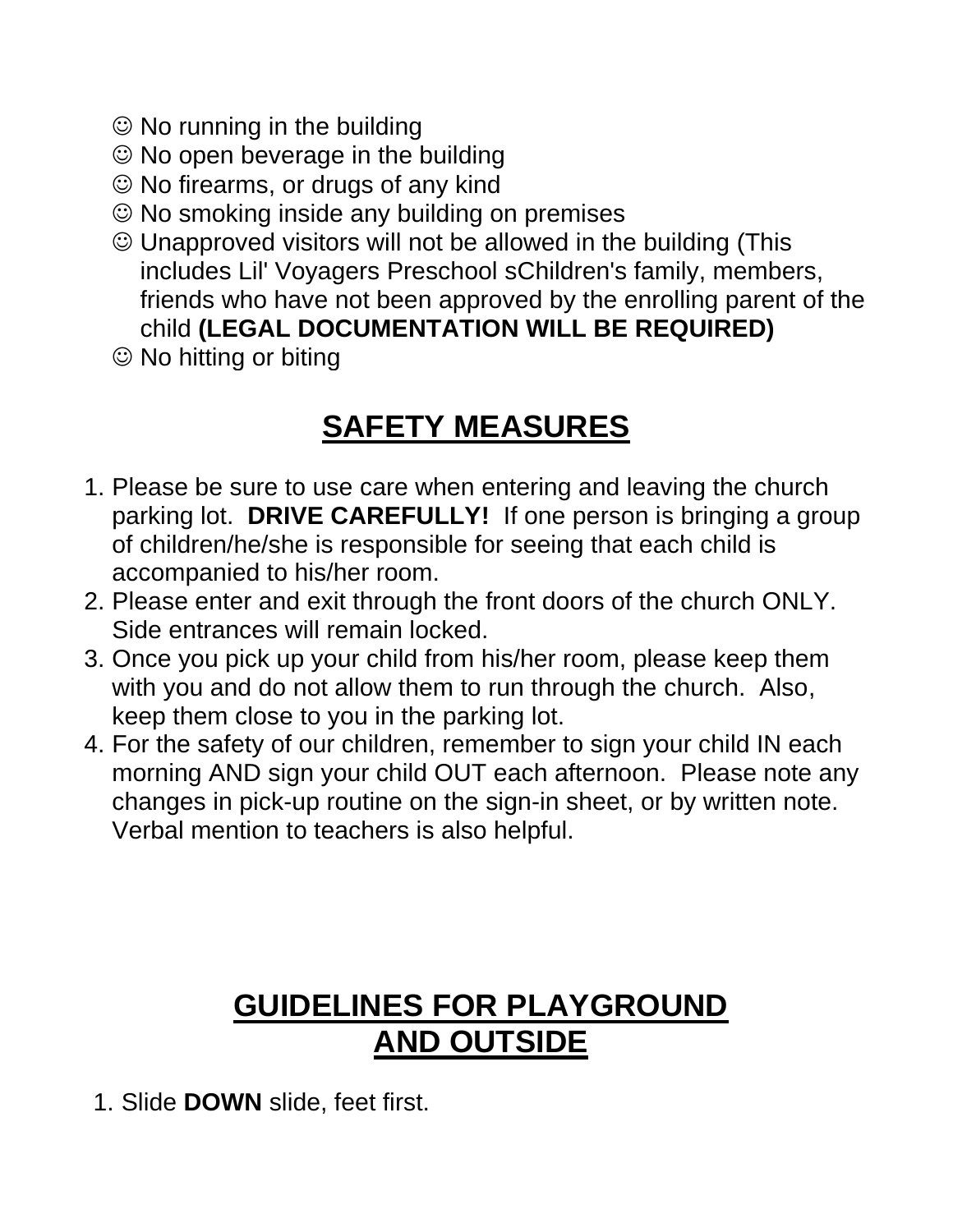- 2. One child on slide at a time.
- 3. No toys on slide area.
- 4. Climbing is for the Little Tykes slide and mountain playscape.
- 5. Wagons are pulled by one child, and the child in the wagon must be sitting.
- 6. Tennis shoes are best footwear for playground.
- 7. Keep play areas neat and tidy.

# **CHAPEL TIME**

Lil' Voyagers Preschool includes a "Chapel Time" in its daily curriculum. We believe that you agree with us that such a devotional time is appropriate within a Church Context. However, no attempt is made to inflict a particular denominational view on your child. God and Jesus Christ are lifted up in Praise and Prayer. You are welcome to sit in at any time.

# **CURRICULUM**

- ☺ Learning Centers include manipulatives, role playing, book, building, writing, listening, etc.
- ☺ Story/Circle-Time is for the development of listening and communication skills with emphasis on basic concepts of letters, numbers, time, shapes and colors.
- ☺ Arts and Crafts
- ☺ Music for creative expression through sound, rhythm and song
- ☺ Monthly themes enrichment with themes based on seasons/holidays, self and others, science, nature, and literature.
- ☺ Chapel Time-experience the loving care of a Christian community, Bible stories, verses and songs.

# **HEALTH**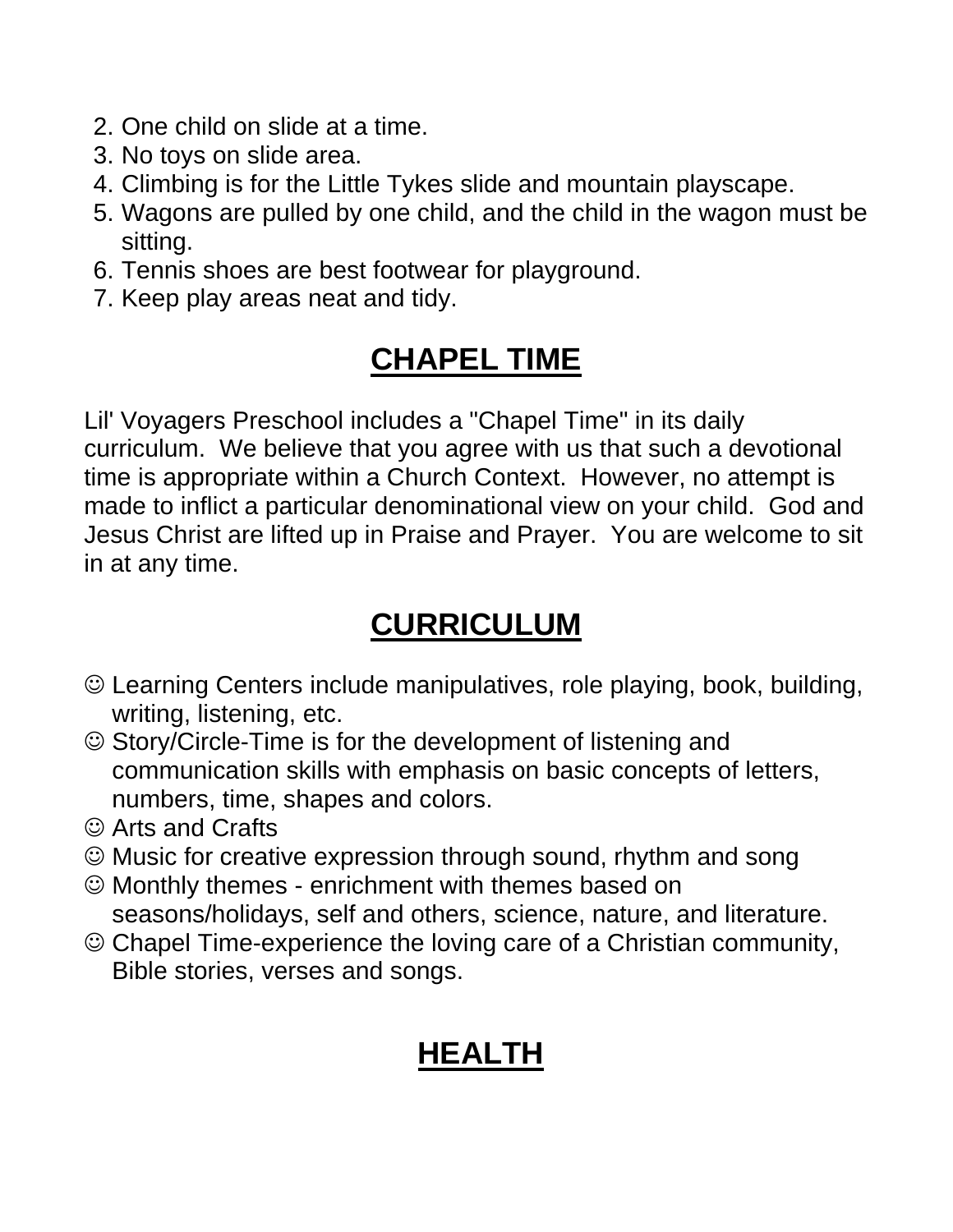Children enrolled in Lil' Voyagers Preschool will be asked to present, a Doctor's OR Parent's Statement Form noting the child's state of health and immunization record. Please notify the teacher if your child has been exposed to and/or contracted any communicable disease. If signs of approaching illness are discovered at school, the parents will be contacted to pick-up their child. The child will be kept isolated until they can be picked up. If a child is ill, he/she must be kept at home. Children should not return to school with signs of illness such as fever, rash, vomiting, diarrhea, bad cough, sore throat or excessive nasal discharge. The child must be fever free for 24 hours (without medication) before returning to school. In the event of your child's absence, please notify the program.

Emergency guidelines: in the event a child suffers an acute illness or exhibits signs of severe illness, parents will be called immediately and 911 will be called.

## **MEDICATION**

There will be no dispensing of medication at school. This includes all over-the-counter as well as doctor prescribed medication. Schedules for prescription medication should be adjusted for school hours or parents must make arrangements to administer medication themselves at school. For the safety of all children attending our school, please do not send any medication to school.

\*\*\*\*Children with medical needs that require consistent and daily medication will be addressed on an individual basis through a teacherparent-director conference.\*\*\*\*

# **REPORTING OF CHILD ABUSE**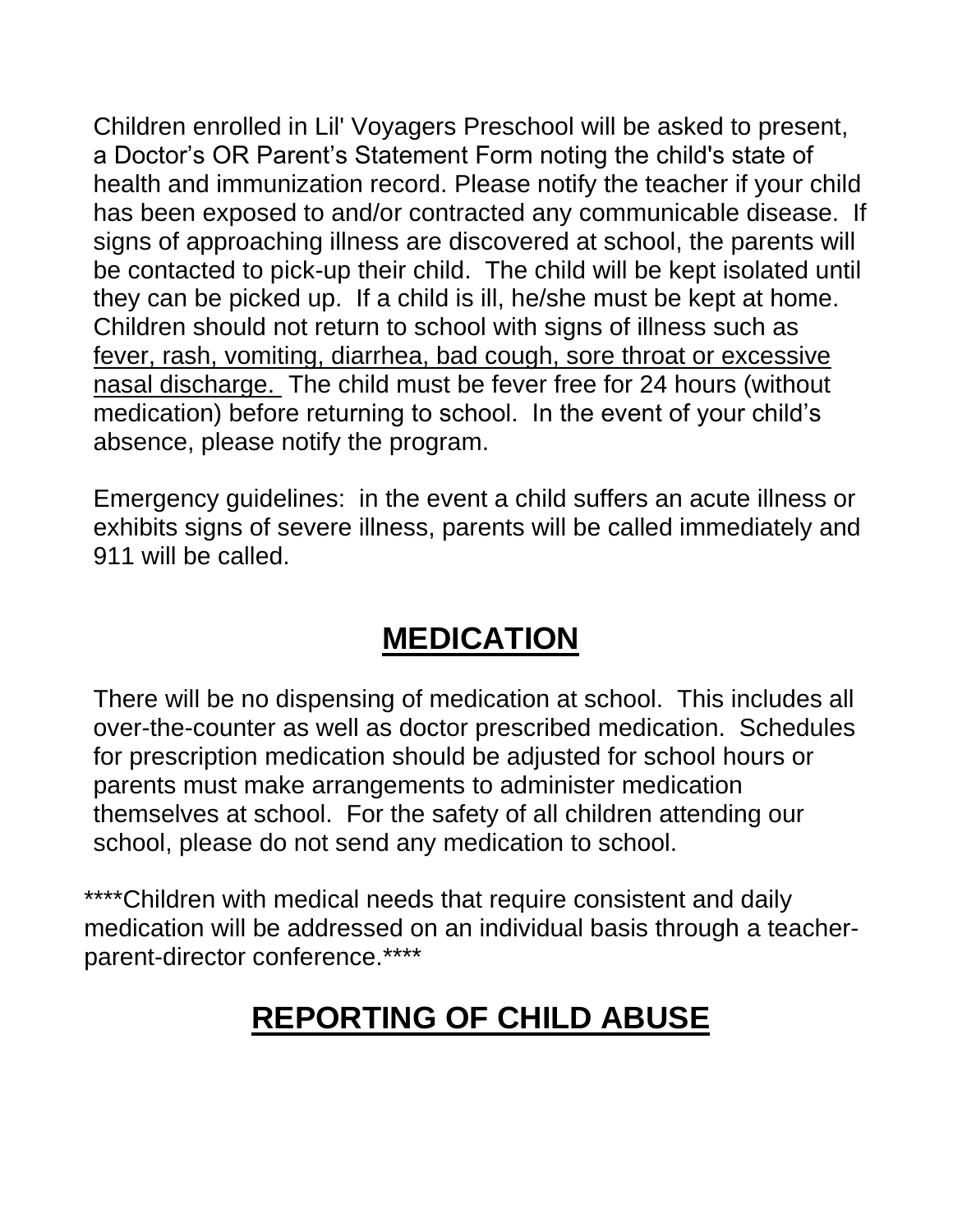We are required by law to report any suspected incidents of possible child abuse or neglect.

#### **ENROLLMENT**

Registration forms are available from the Director or the church office. All forms must be completed, properly signed and notarized to insure class placement. An enrollment fee is also required at this time and is non-refundable. Call for current fee information.

#### **WITHDRAWALS**

Our current policy states that a written two-week notice must be given prior to withdrawing your child from the program. The cost of 2 weeks tuition will be due at that time. If your child does not attend for two consecutive weeks without proper notice being given to the office, your child will be considered withdrawn from the program and his or her space given to another child on the waiting list. If you have withdrawn your child and wish to re-enroll in the same school year, 1/2 of the normal registration fee must be paid. The above policies are designed to help insure consistency and quality in our program. The Board of Directors reserves the right to cancel the enrollment of anyone who abuses the privileges and/or policies of the program. The Board of Directors reserves the right to implement a probationary/cancellation policy for a child if severe disruptive

behavior, including biting, persists. Fees are not returned or prorated.

#### **TIME OF OPERATION HOLIDAY / WEATHER CANCELLATION POLICY**

Lil' Voyagers Preschool will hold Fall/Spring classes each Tuesday and Thursday from 9:00 a.m. to 2:30 p.m. with the school holidays and weather closings of the Rockwall Public School System, and funerals that are scheduled on Tuesday or Thursdays being the only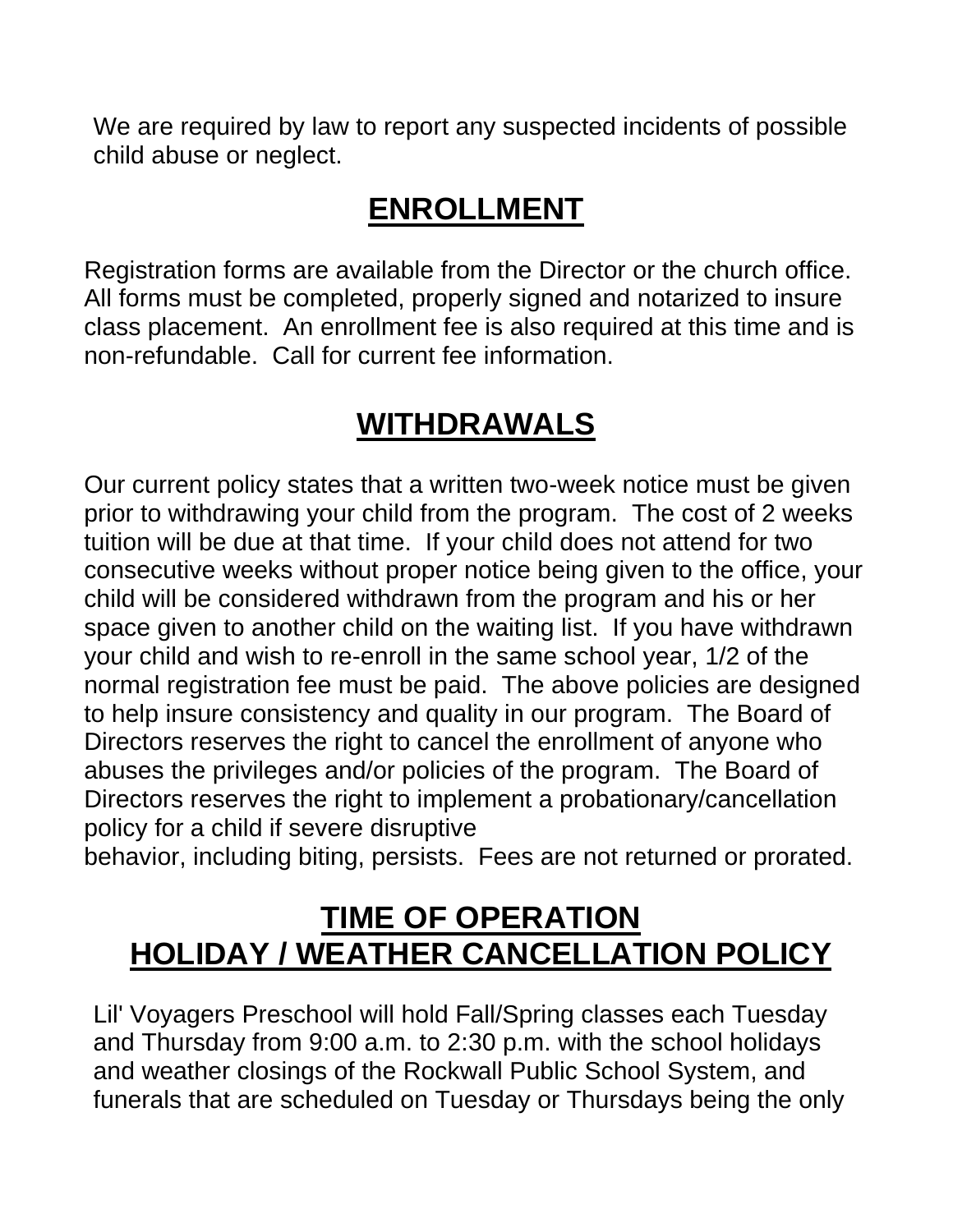exception unless otherwise stated by the Lil' Voyagers Preschool calendar. Please check local news and radio broadcasts to be informed of district bad weather closing.

School begins at 9:00 a.m. Early arrivals are discouraged due to lesson preparations. Teachers and staff will be ready to welcome students at 9:00. Lateness will delay activities and can be unsettling to some students. Parents are to bring their children directly to their classrooms. A *sign-in* sheet will be present at each classroom. Parents must sign their child in daily as a record of attendance and for safe keeping of children. We encourage eye-contact or verbal greeting between parents and school personnel during arrival time. We rely on parental assistance and cooperation during this busy time of our school day. Changes in departure/pick-up routines should be reported to the teacher through written and verbal notification at this time.

#### **DEPARTURE**

The school day ends at 2:30 p.m. There will be *NO PROVISIONS* for the care of your child after 2:30, so please pick your child up promptly. Situations beyond your control can arise, if late pick up occurs, there will be a \$5.00 fee charged for any part of a 15 minute interval of late pick up. Abuse of this late pick up could result in the revocation of your child's enrollment and notification of child protective services.

Each teacher will have a copy of the STUDENT RELEASE FORM. Any time a change in routine occurs, all parties (teachers, children, staff) feel more comfortable with prior notification. If someone other than the parents or pre-approved persons are to pick up a child, the program *MUST HAVE WRITTEN PERMISSION.* Persons unknown to the program should have their photo I.D. ready for teacher at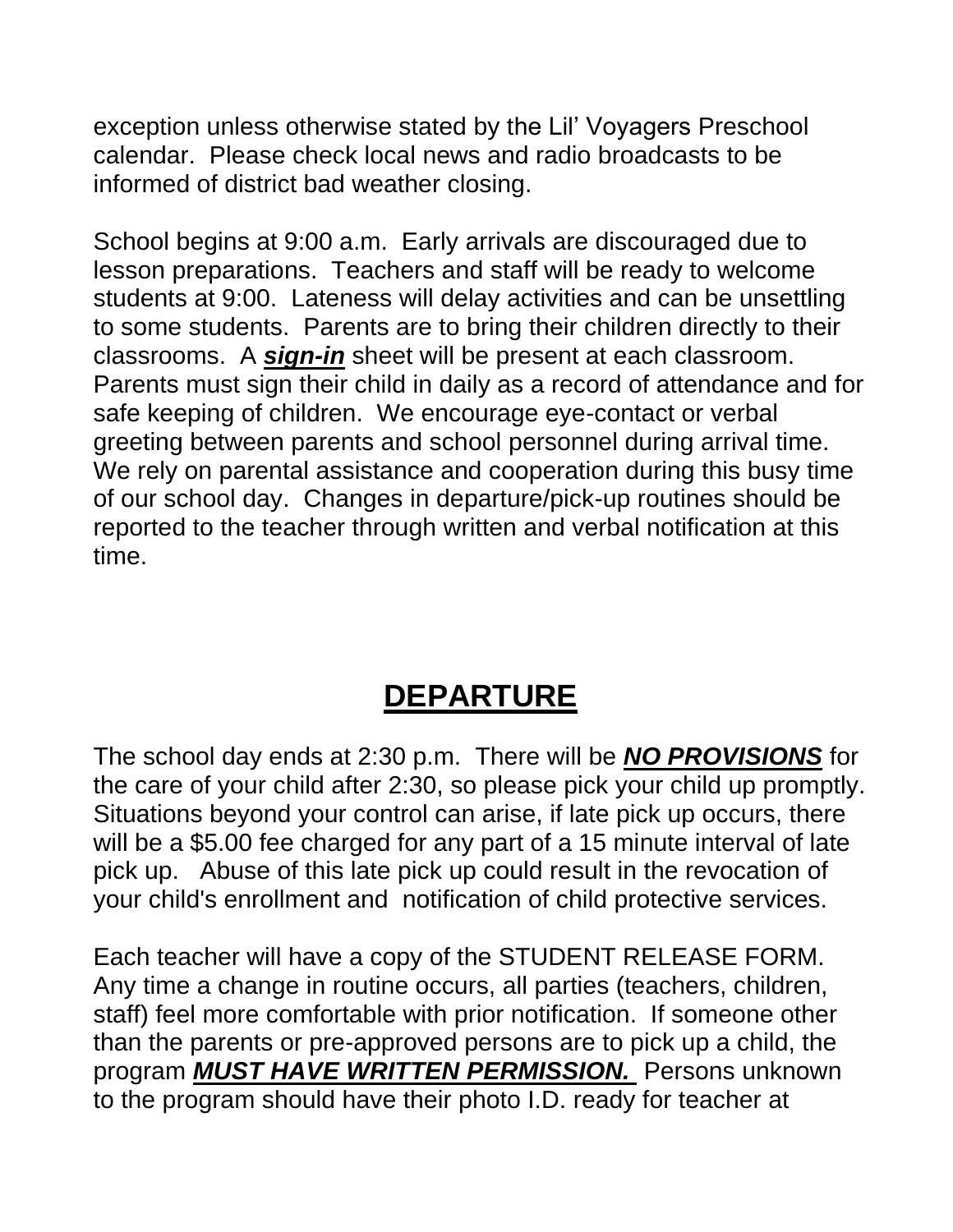pickup time. It is the *parent's responsibility* to inform family members and friends of Lil' Voyager's dismissal procedure. We rely on parental assistance and cooperation during this busy time of our day.

# **BEHAVIOR GUIDANCE**

With the aim of enabling the child to function within a classroom setting, we use a combination of behavioral modification and social reinforcement to reward positive aspects of the child's behavior and minimize the negative areas. It is our policy to reinforce all appropriate behavior, to promote the child's self-esteem and only correct the inappropriate behavior, never condemn the child.

If inappropriate behavior continues to occur after the teacher has spoken to the child and has tried to redirect their behavior, the child will be removed from the activity.

The teacher in charge will help the child to verbalize his/her behavior. The child will be given a few minutes to regain control and then a plan will be discussed for the child to rejoin the group and be involved in a positive learning activity. Should disruptive behavior continue, a conference will be held with the parents so that ways to help the child can be discussed cooperatively. If severe disruptive behavior continues the child will be placed under a probationary period and possibly withdrawal from the program.

# **REASONS FOR STUDENT DISMISSAL**

- Unresolved disruptive behavior, which is affecting group dynamics and well-being of other children.
- Any parent/family actions which are considered inconsistent with the goals of the program.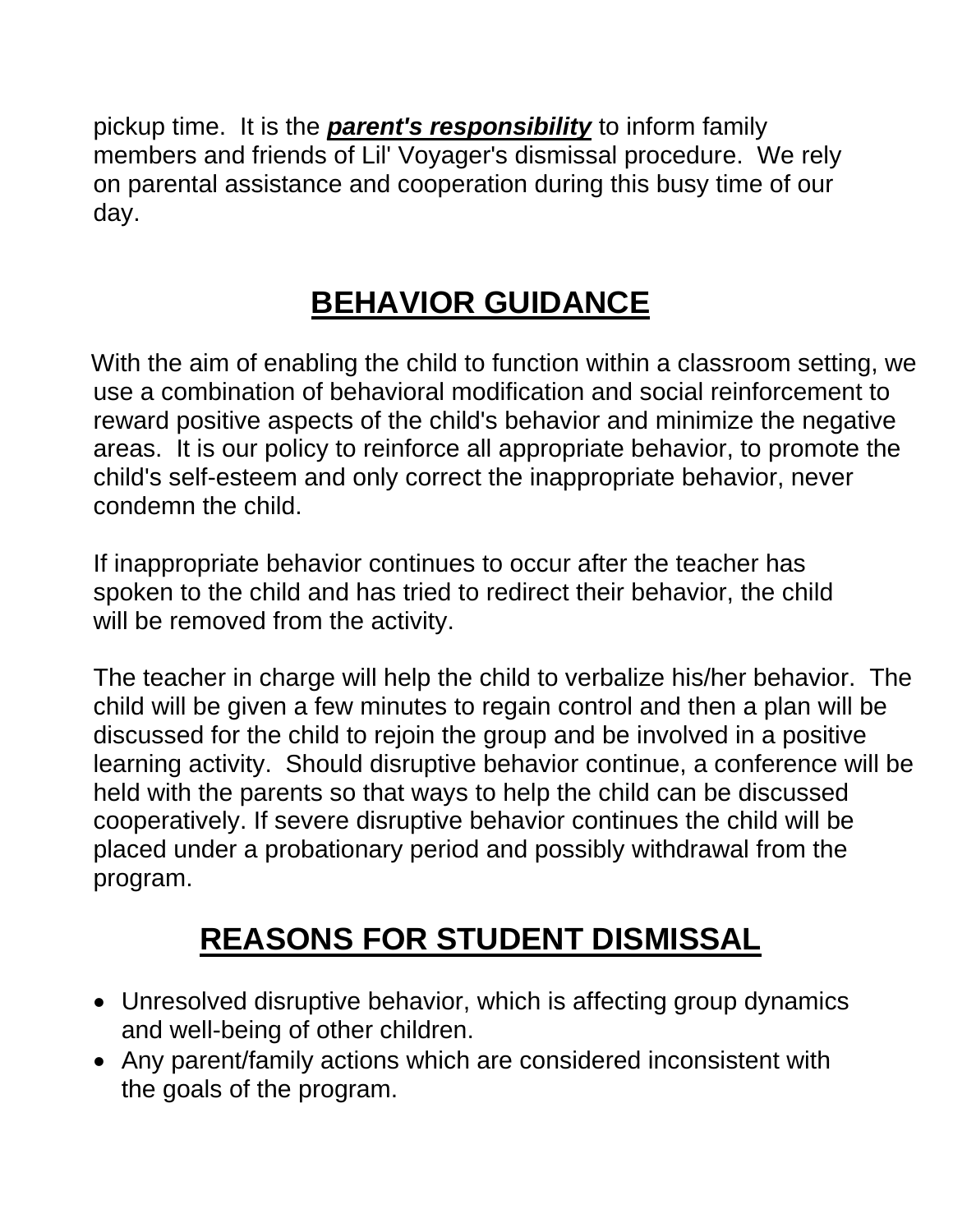- Unwillingness to work with the staff on child's program goals. Inappropriate behavior toward staff or other's involved in the program.
- Absence from the program for two weeks (+) without updating/informing the staff of the reason could result in termination of enrollment.

# **GRIEVANCE PROCEDURE**

Concerns or grievances should always be discussed first between the conflicting parties. Many times statement of the concern or clarification in communications may resolve an issue. If resolution is not achieved, then the situation should be taken to a higher authority for mediation in accordance with the proper channels. If understanding or satisfaction is not achieved, then the next level in the chain may be approached.

#### **Lil' Voyagers Preschool will use the following channel of communication: Parent**→**Teacher Teacher**→**Director Director** →**Board**

Open communication between conflicting parties leads to successful resolution. Proverbs 26:20, "*Without wood a fire goes out; without gossip a quarrel dies down."*

## **SUBSTITUTE RESPONSIBILITY**

Please contact the director if you are willing to work, as a paid substitute, should one of our staff members be unable to work.

If we are unable to maintain an active substitute list, we will notify you that you will be asked to be on call to work on a rotating basis. A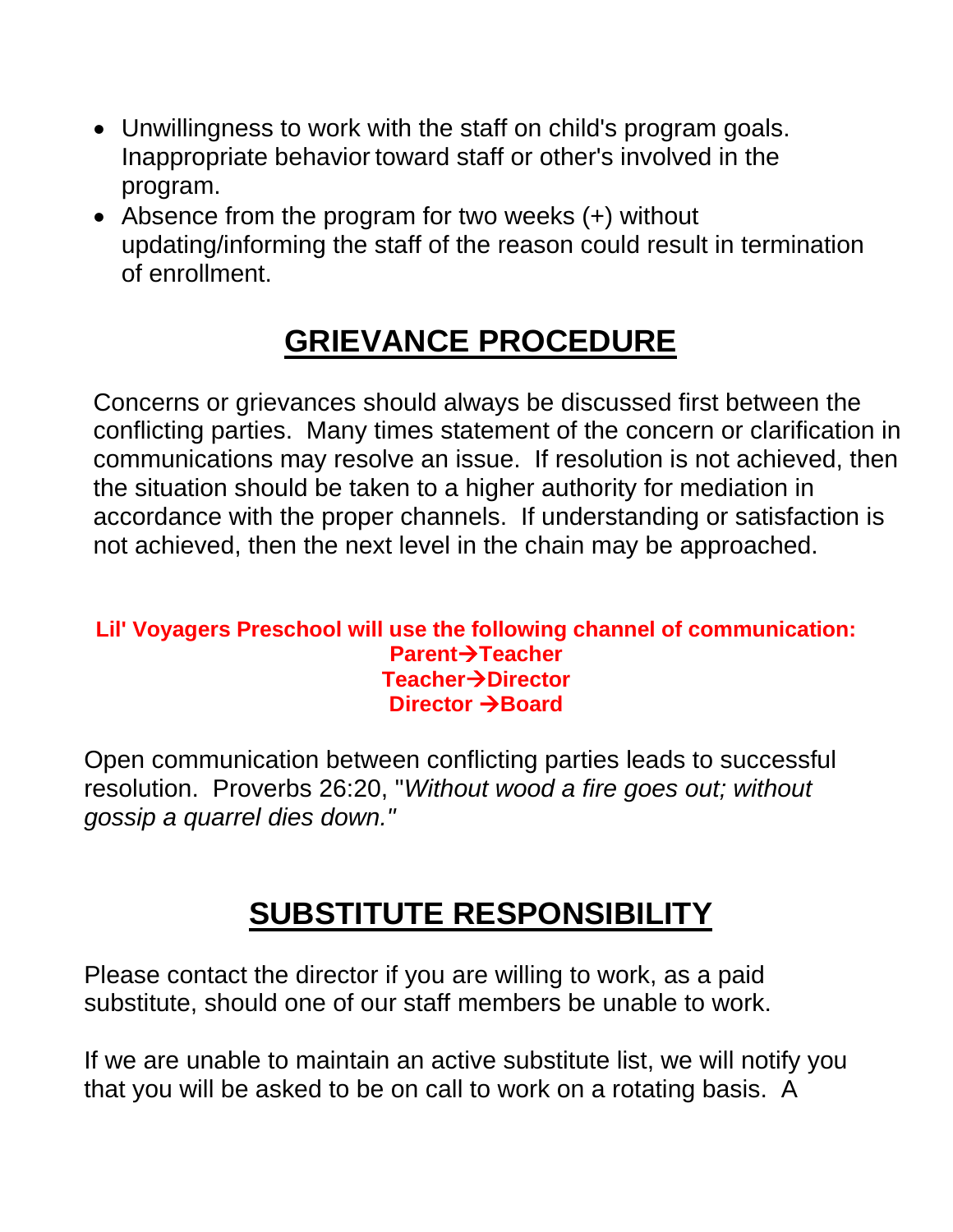criminal background check will be required for each substitute

#### **TOILET TRAINING Two Year Olds**

We at Lil' Voyagers Preschool believe toilet training is an individual, developmental skill best learned at home in a one on one, parent/child, environment. We at Lil' Voyagers encourage, assist and celebrate the development of toilet skills at school in the following ways.

- 1. Regular visits to the restroom.
- 2. Attention to child's body language in regards to toilet needs.
- 3. Acceptance of parental information that will aid and assist their child in a school setting.
- 4. Teacher assistance which develops child's independence and self-help skills.
- 5. Teacher will use a kind, sensitive manner with children during toilet training.
- 6. Use of stories which encourage development of toilet skills.
- 7. After toilet training is successful during daytime, use of diapers or pull-ups during nap if parent/teacher deems necessary.

Parents, please remember, *a child should be accident free at home before he/she wears underwear to school*. In times of regressions or set back, please return to use of pull-ups or diapers during school. This policy will insure a *sanitary environment* for all children.

#### **TOILET TRAINING / ACCIDENTS Three years and up**

Children three years and older MUST be toilet trained to be enrolled in our preschool classrooms. Toilet accidents do occur with our trained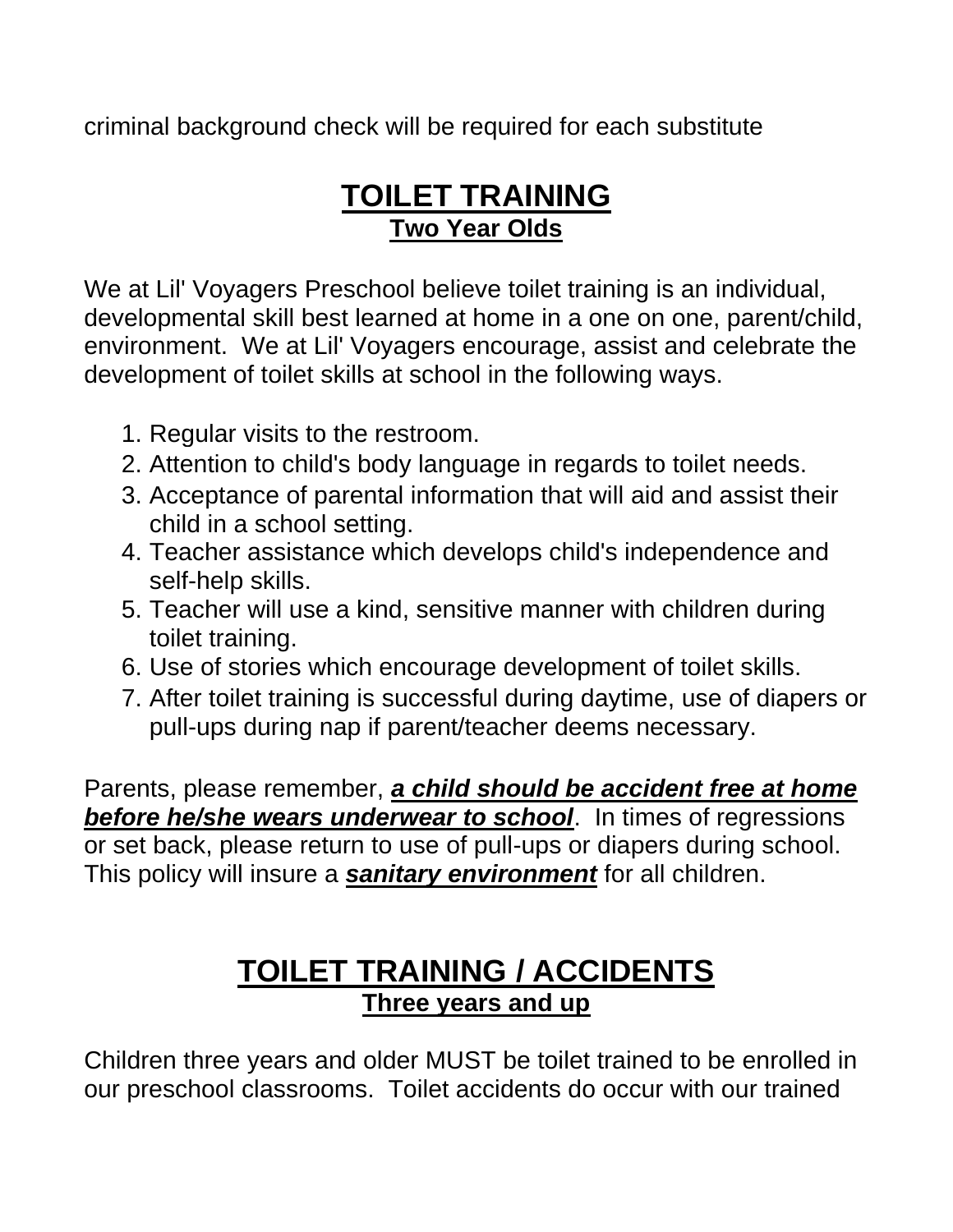preschoolers. We at Lil' Voyagers Preschool address accidents in the following manner:

- 1. Child will be approached in a kind, sensitive manner.
- 2. Child will change into dry clothing (provided from home in a Ziploc baggie) in a restroom. Teacher will assist in gathering necessary items and dressing as appropriate for age of child. Teacher will encourage child to assume responsibility for changing and drying themselves.

# **WHAT TO WEAR**

- ☺ Children should be dressed comfortably.
- ☺ Children should wear play clothes. Even with care, clothes can get messy, please refrain from wearing special outfits with lots of accessories to school.
- ☺ Boots, shoes with slick soles, sandals and thongs *are not recommended.*
- ☺ Fastening on clothing should be simple enough so the child can use the bathroom with a minimum of assistance.
- ☺ Please have sufficient clothing to go outside as weather permits.
- ☺ We go outside all *winter* except under extreme conditions.

# **WHAT** *NOT* **TO BRING**

❖ We ask that you *not* allow your child to bring toys from home to the classroom unless the teacher has requested them for a special activity. However, if you have books, pictures, or items of interest that correspond to the topic being discussed in the classroom we would welcome them. All care will be taken to keep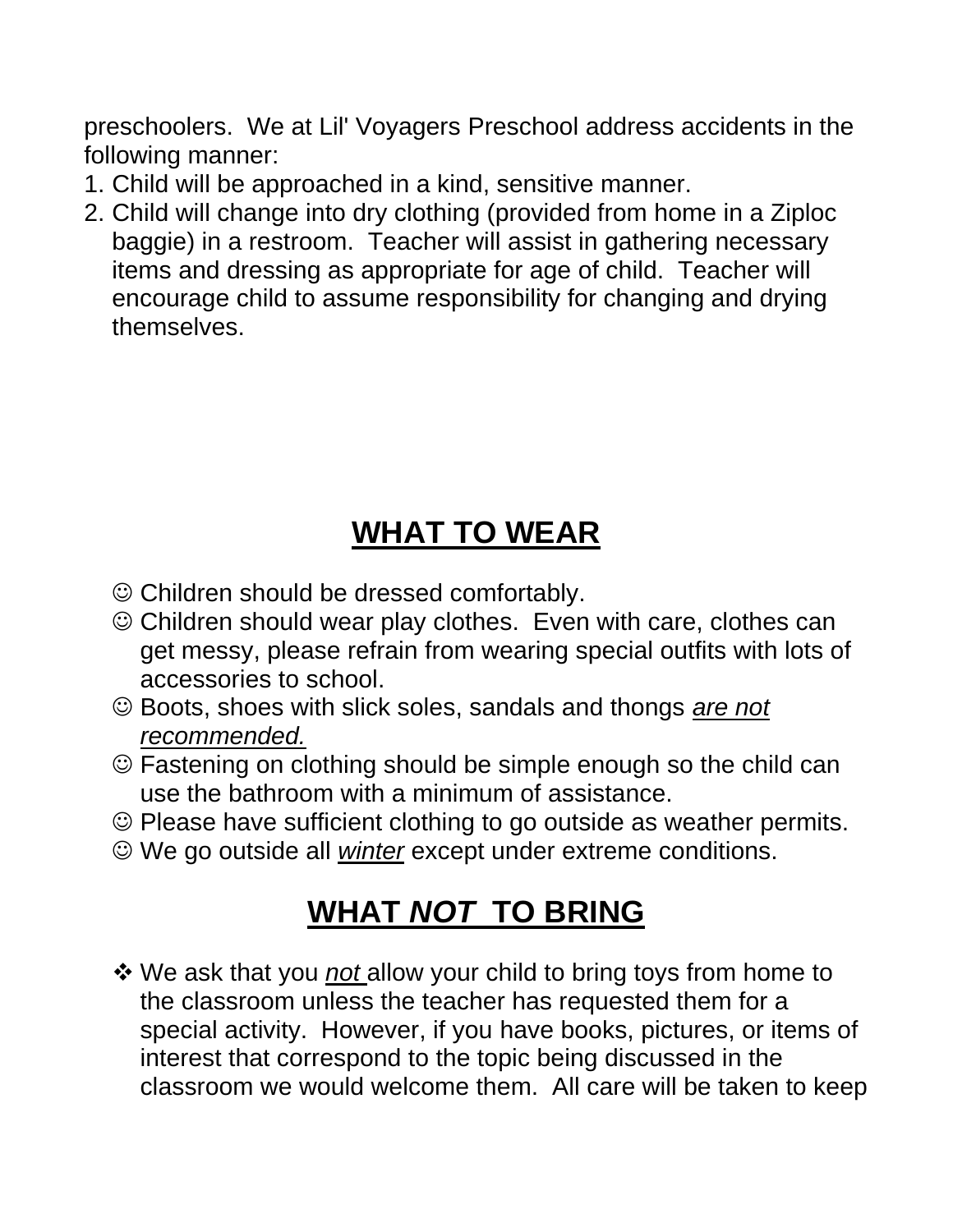the items safe and in good condition. However, we are not responsible for lost or stolen items.

- ❖ Please do not send party invitations to be distributed unless the entire class will be receiving one. Party arrangements and travel to after school parties should take place off school grounds. Gifts, party favors, etc. should not be brought to school.
- ❖ No gum, candy, or soda.

# **SUPPLY LIST**

BE SURE EVERYTHING IS CLEARLY MARKED WITH YOUR CHILD'S NAME. We are not responsible for lost or damaged items.

2 year olds

- Full size backpack
- Juice or water in 2 sippy cups
- Ready to serve food for lunch; including beverage (fruit should be peeled and sectioned) - no microwave or refrigeration available
- Disposable diapers (at least four)
- A complete change of clothing (including socks) placed in large labeled Ziploc bag
- A lightweight blanket/pillow
- Special toy to sleep with if desired
- A three or four fold vinyl rest mat for use at naptime (to be left at church) No odd shaped or cloth covered mats.
- Refill pack of unscented wipes

#### 3 year olds

- Full size backpack
- A complete change of clothing including undergarments and socks, placed in a large Ziploc bag with name.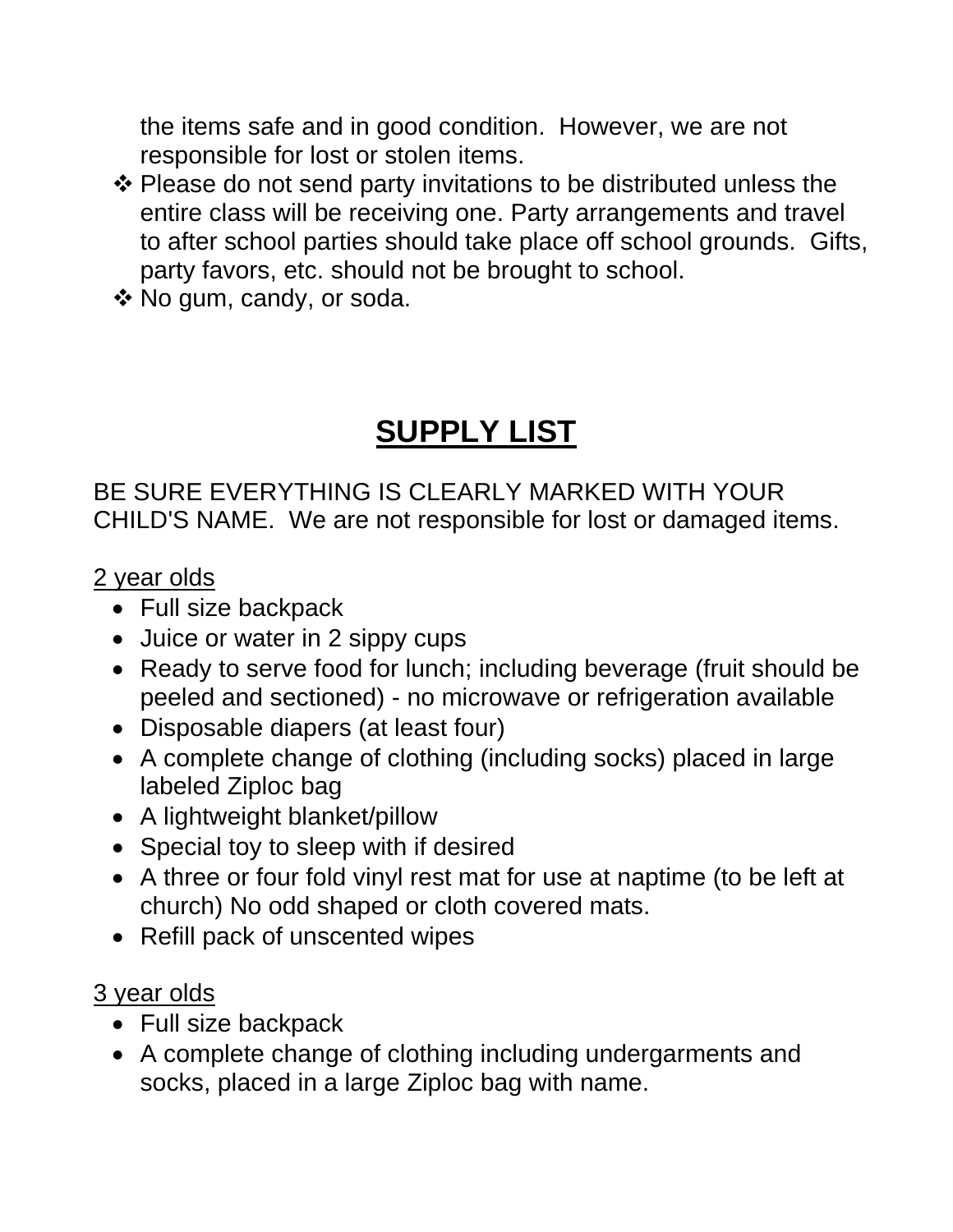- Some classes may not nap. If napping, a three or four fold vinyl rest mat for use at naptime (to be left at church) no odd shaped mats or cloth covered mats.
- Blankets and small pillow if desired.
- Ready to serve food for lunch; including beverage (fruit should be peeled and cut up) No microwave or refrigeration available.
- Refill pack of unscented wipes

4 year olds and Pre-K

- A complete change of clothing including undergarments and socks placed in a large Ziploc bag with name.
- Full size backpack.
- Ready to serve lunch and beverage.
- Refill pack of unscented wipes

# **NUTRITIONAL SNACKS**

Snacks will be served mid-morning each day. We ask that you bring snacks for your class on a rotating basis. Each classroom will have a schedule you may sign-up on. We will occasionally request ingredients for cooking experiences that occur during the week. A half-gallon of juice or milk will serve a class. We discourage soda pop as a beverage for our growing children. We hope to serve sound nutritional snacks with your help. Suggestions are: grapes, cheese, crackers, muffins, pretzels, bananas, bread/cheese sandwiches, etc. Please send snacks ready to serve.